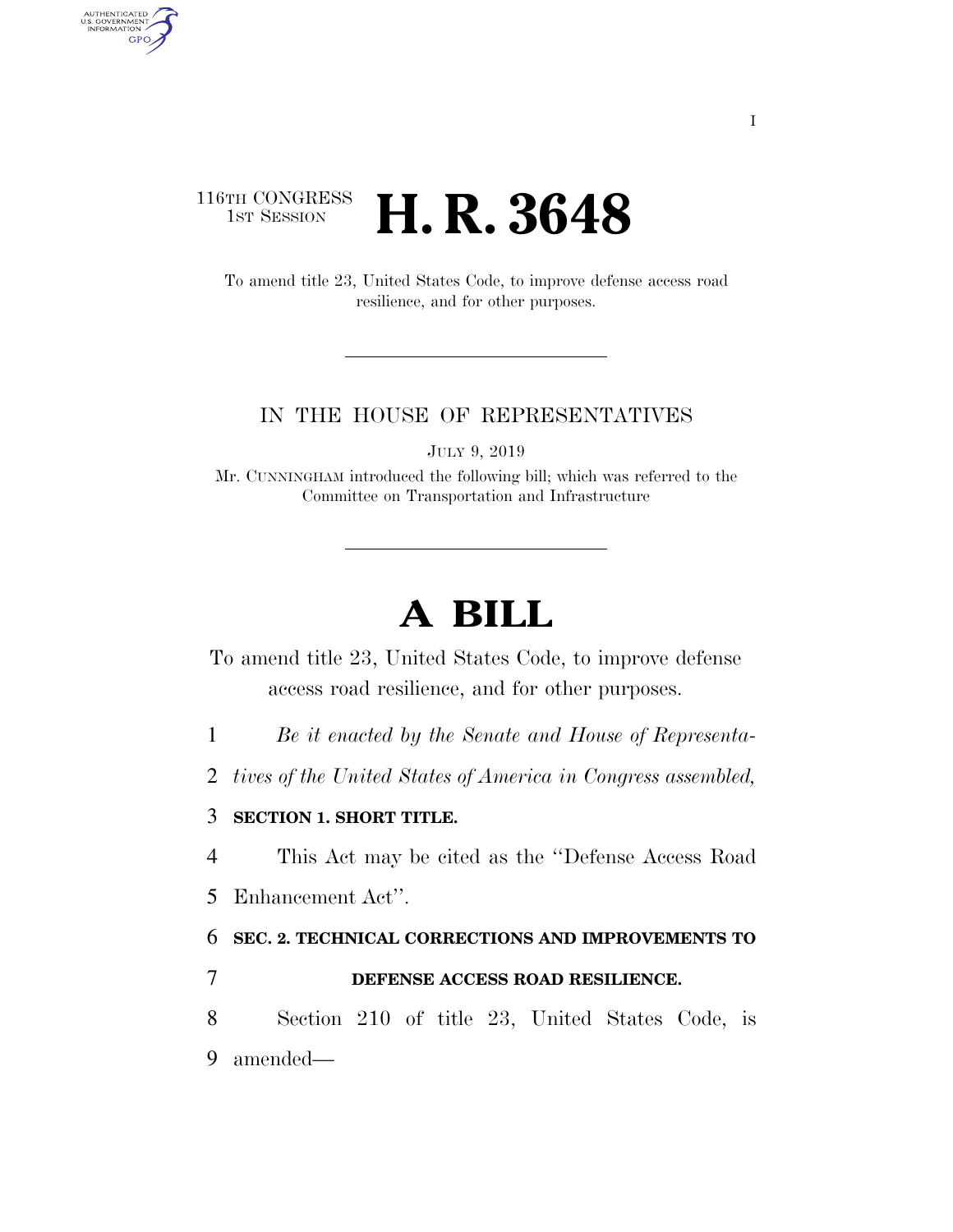| $\mathbf{1}$   | (1) in subsection (a), by striking $\lq(3)(1)$ The     |
|----------------|--------------------------------------------------------|
| $\overline{2}$ | Secretary" and all that follows through the end of     |
| 3              | paragraph (1) and inserting the following:             |
| $\overline{4}$ | $``(a)$ AUTHORIZATION.—                                |
| 5              | $"(1)$ IN GENERAL.—When defense access roads           |
| 6              | are certified to the Secretary as important to the na- |
| 7              | tional defense by the Secretary of Defense or such     |
| 8              | other official as the President may designate, the     |
| 9              | Secretary is authorized, out of the funds appro-       |
| 10             | priated for defense access roads, to provide for-      |
| 11             | $\lq\lq$ the construction and maintenance of           |
| 12             | defense access roads (including bridges, tubes,        |
| 13             | tunnels, and culverts or other hydraulic appur-        |
| 14             | tenances on those roads) to-                           |
| 15             | "(i) military reservations;                            |
| 16             | "(ii) defense industry sites;                          |
| 17             | "(iii) air or sea ports that are nec-                  |
| 18             | essary for or are planned to be used for               |
| 19             | the deployment or sustainment of members               |
| <b>20</b>      | of the Armed Forces, equipment, or sup-                |
| 21             | plies; or                                              |
| 22             | "(iv) sources of raw materials;                        |
| 23             | $\lq\lq$ the reconstruction or enhancement of,         |
| 24             | or improvements to, those roads to ensure the          |
| 25             | continued effective use of the roads, regardless       |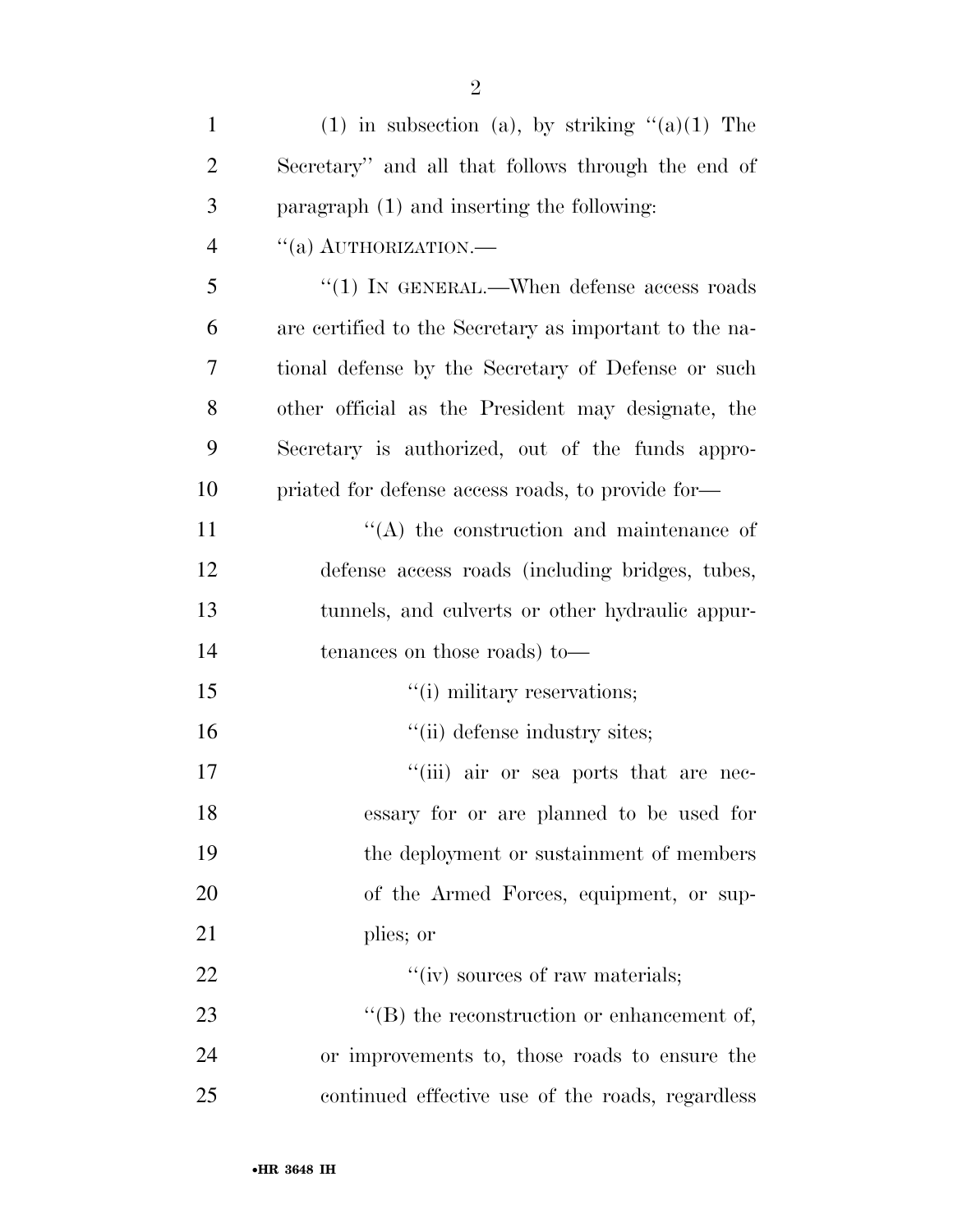| $\mathbf{1}$   | of current or projected increases in mean tides,       |
|----------------|--------------------------------------------------------|
| $\overline{2}$ | recurrent flooding, or other weather-related           |
| 3              | conditions or natural disasters; and                   |
| $\overline{4}$ | "(C) replacing existing highways and high-             |
| 5              | way connections that are shut off from general         |
| 6              | public use by necessary closures, closures due to      |
| 7              | mean sea level fluctuation and flooding, or re-        |
| 8              | strictions at-                                         |
| 9              | "(i) military reservations;                            |
| 10             | "(ii) air or sea ports that are nec-                   |
| 11             | essary for or are planned to be used for               |
| 12             | the deployment or sustainment of members               |
| 13             | of the Armed Forces, equipment, or sup-                |
| 14             | plies; or                                              |
| 15             | "(iii) defense industry sites.";                       |
| 16             | $(2)$ in subsection (b), by striking "the construc-    |
| 17             | tion and maintenance of" and inserting "construc-      |
| 18             | tion, reconstruction, resurfacing, restoration, reha-  |
| 19             | bilitation, and preservation of, or enhancements to,"; |
| 20             | $(3)$ in subsection $(e)$ —                            |
| 21             | $(A)$ by striking "him" and inserting "the             |
| 22             | Secretary";                                            |
| 23             | (B) by striking "construction, mainte-                 |
| 24             | nance, and repair work" and inserting "activi-         |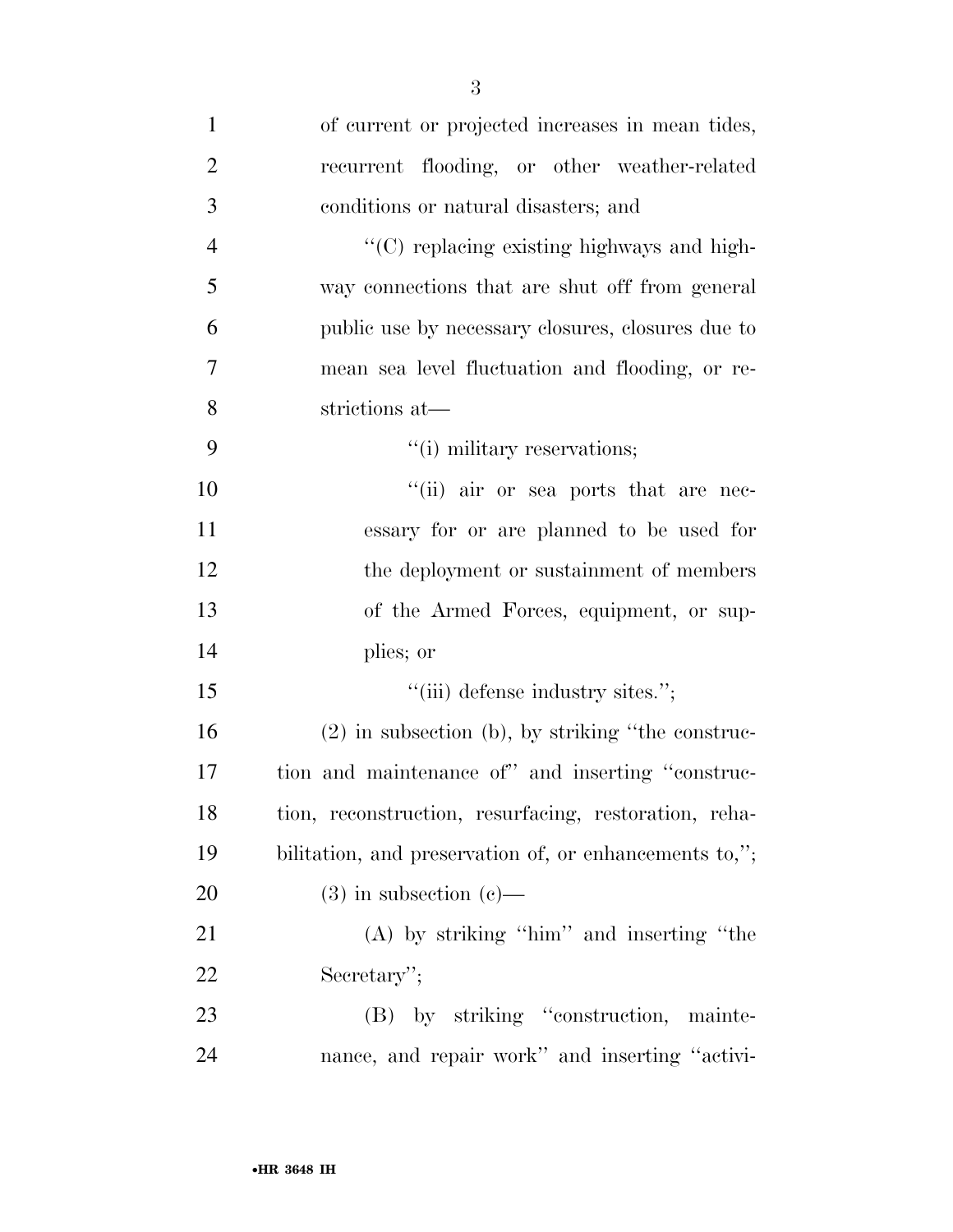| $\mathbf{1}$   | ties for construction, maintenance, reconstruc-  |
|----------------|--------------------------------------------------|
| $\overline{2}$ | tion, enhancement, improvement, and repair";     |
| 3              | $(C)$ by striking "therein" and inserting "in    |
| $\overline{4}$ | those areas"; and                                |
| 5              | (D) by striking "condition for such train-       |
| 6              | ing purposes and for repairing the damage        |
| $\tau$         | caused to such highways by the operations of     |
| 8              | men and equipment in such training." and in-     |
| 9              | serting the following: "condition for-           |
| 10             | $\lq(1)$ that training; and                      |
| 11             | $"(2)$ repairing the damage to those highways    |
| 12             | caused by—                                       |
| 13             | "(A) weather-related events, increases in        |
| 14             | mean high tide levels, recurrent flooding, or    |
| 15             | natural disasters; or                            |
| 16             | $\lq\lq (B)$ the operations of men and equipment |
| 17             | in such training.";                              |
| 18             | $(4)$ in subsection $(g)$ —                      |
| 19             | (A) by striking "he" and inserting "the          |
| 20             | Secretary";                                      |
| 21             | (B) by striking "construction which has          |
| 22             | been" and inserting "construction and other ac-  |
| 23             | tivities"; and                                   |
| 24             | (C) by striking "upon his demand" and in-        |
| 25             | serting "upon demand by the Secretary"; and      |